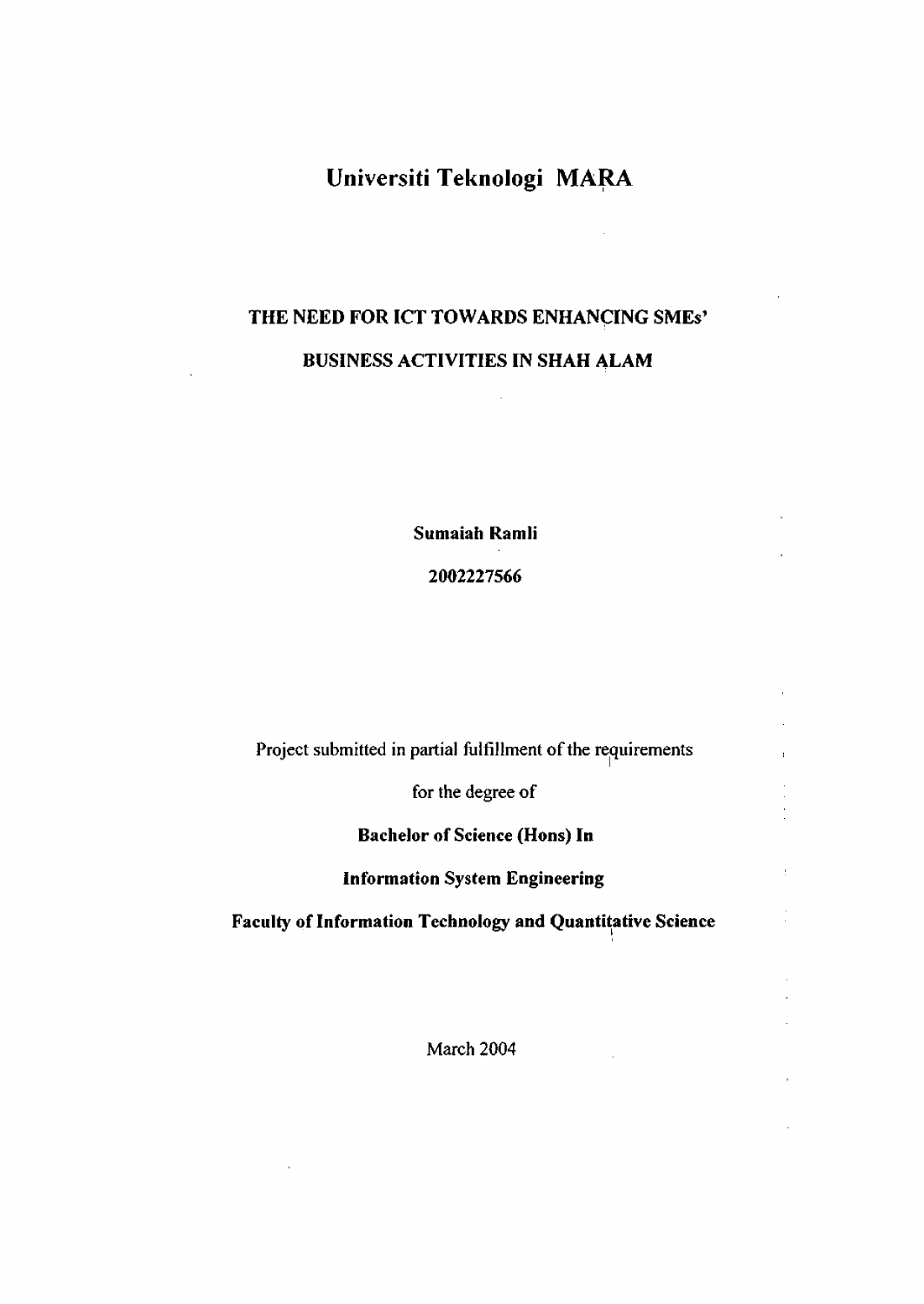### DECLARATION

I hereby declare that everything in this project is done by myself, except for quotes and :summary that each of which their source are mentioned.

March 8, 2004 *,...).,[J,^X... .* 

 $\hat{\mathcal{A}}$ 

Sumaiah Ramli 2002227566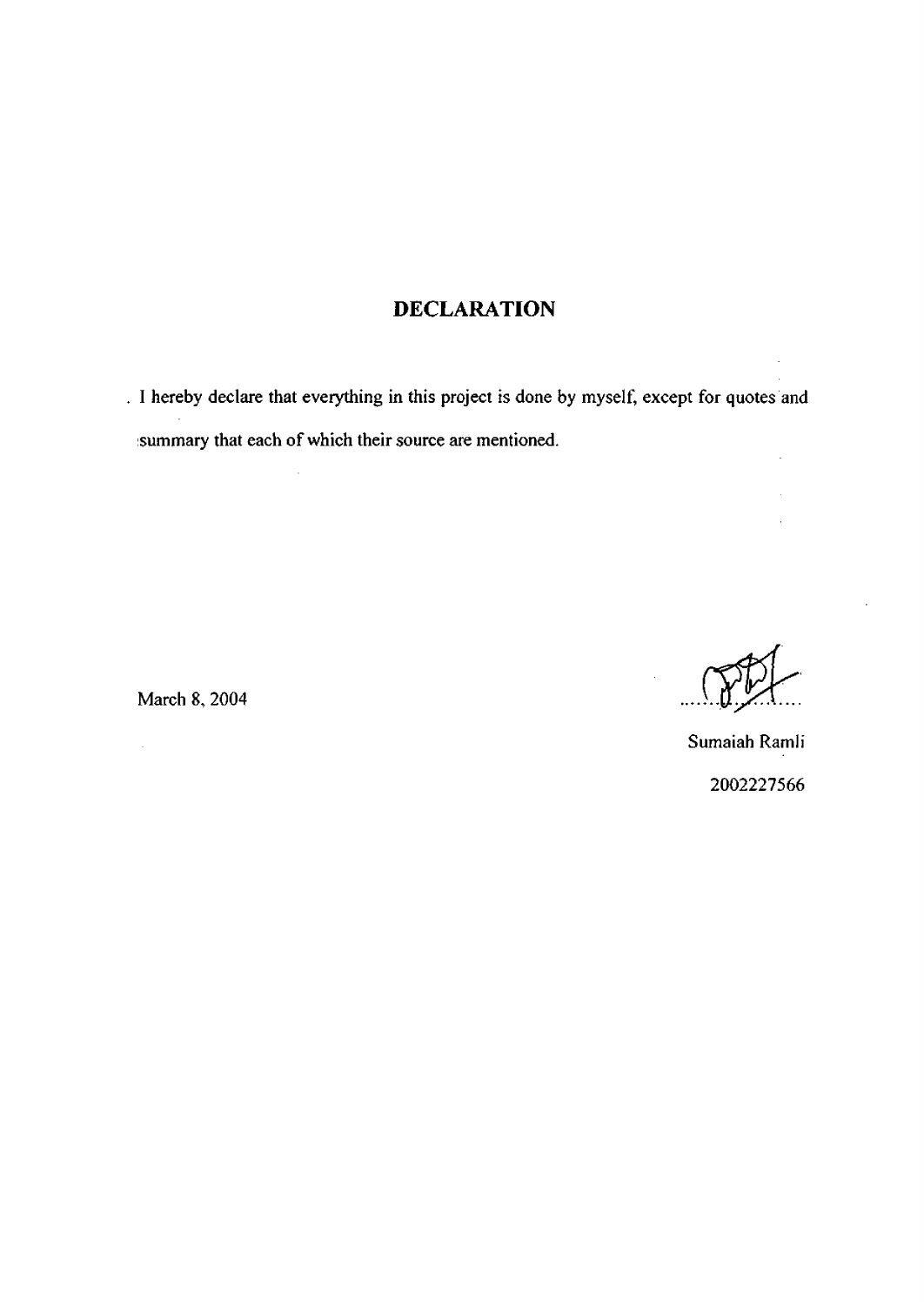#### ABSTRACT

As ICT is becoming a natural part of our daily lives, its use in industrial sectors is becoming necessity. Whether we realized or not industrial sectors are experiencing an increase in the use of a variety of ICT. The purpose of this research is to determine the level of awareness about the importance of ICT in managing business activities. The focuses were on small medium sized enterprises (SMEs) in Shah Alam which involved various types of industries. This research also focuses on the organization perspective by using a research model based on Technology Acceptance Model (TAM) to identify factors that affect SME's acceptance of ICT. Besides that, this research also highlights the degree of awareness among SME employees regarding the importance of benefits of ICT. Cross tabulation analysis has been performed to investigate whether the Ihypothesized attributes, variable and belief structure are correlated with each other; Perhaps this research will give awareness to SMEs about the role of ICT in their lorganization.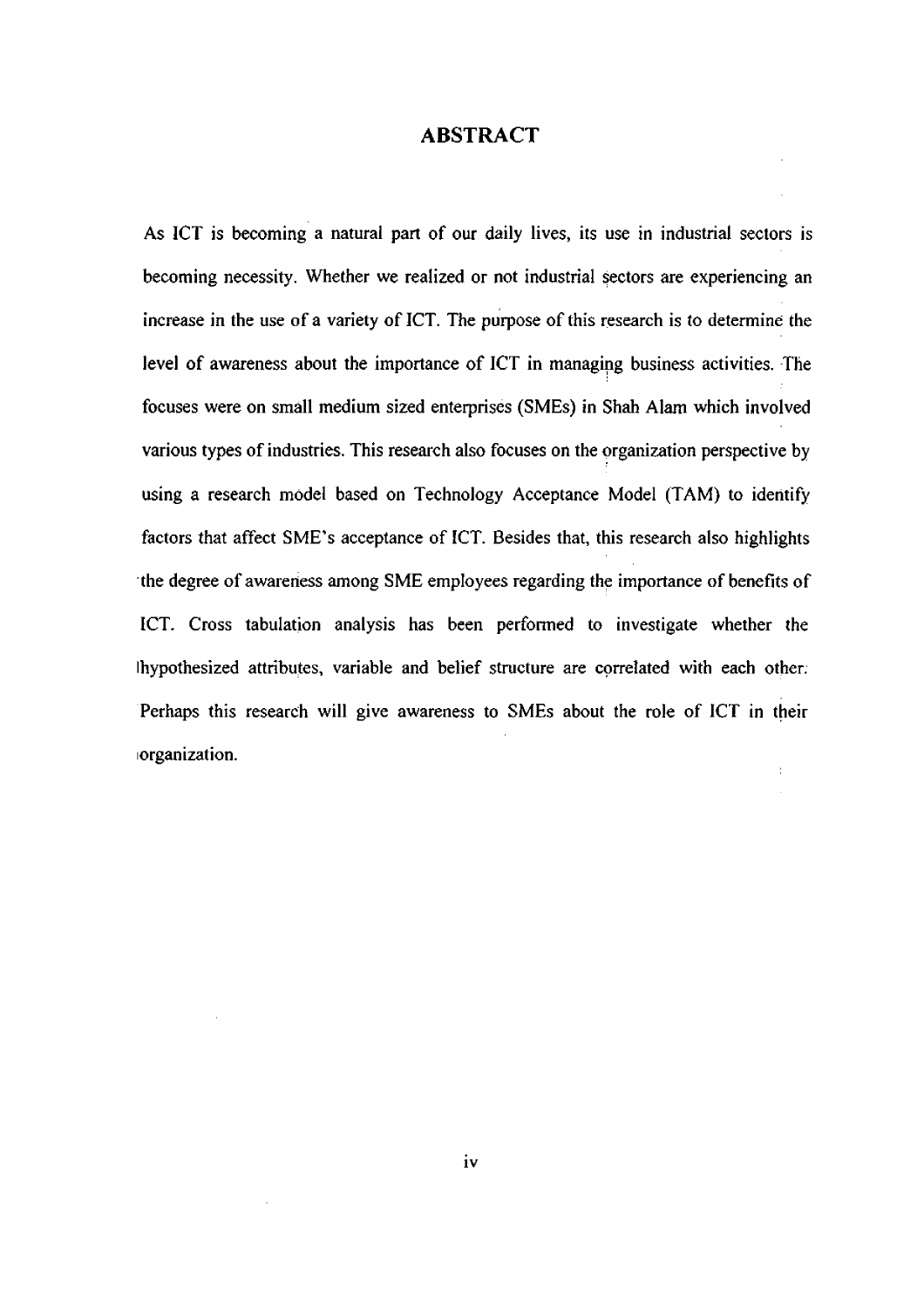## **TABLE OF CONTENT**

Page-

 $\mathcal{L}_{\rm{max}}$ 

 $\bar{z}$  $\bar{\mathcal{A}}$  $\hat{\mathcal{L}}$ 

 $\ddot{\phantom{a}}$ 

 $\ddot{\phantom{a}}$ 

 $\pm$ 

| ACKNOWLEDGEMENT        | <br>111 |
|------------------------|---------|
| ABSTRACT               | 1V      |
| <b>LIST OF TABLES</b>  | x       |
| <b>LIST OF FIGURES</b> | xii     |
|                        |         |

| <b>CHAPTER 1</b> | <b>INTRODUCTION</b>               |                         |
|------------------|-----------------------------------|-------------------------|
| 1.1              | Research Background               | 1                       |
| 1.2              | Research Problem                  | $\overline{\mathbf{3}}$ |
| 1.3              | <b>Research Objectives</b>        | 3 <sub>1</sub>          |
| 1.4              | <b>Importance of The Research</b> | $\overline{4}$          |
| 1.5              | Research Scope                    | 4 <sup>1</sup>          |
| 1.6              | Research Approach and Methodology | 5 <sub>1</sub>          |
| 1.7              | Limitation of The Research        | $5^{\circ}$             |
| 1.8              | Overview of The Research          | 6 <sup>1</sup>          |

## **CHAPTER 2 LITERATURE REVIEW**

 $\sim 10^{-1}$ 

 $\label{eq:2.1} \frac{1}{\sqrt{2}}\left(\frac{1}{\sqrt{2}}\right)^{2} \left(\frac{1}{\sqrt{2}}\right)^{2} \left(\frac{1}{\sqrt{2}}\right)^{2} \left(\frac{1}{\sqrt{2}}\right)^{2} \left(\frac{1}{\sqrt{2}}\right)^{2} \left(\frac{1}{\sqrt{2}}\right)^{2} \left(\frac{1}{\sqrt{2}}\right)^{2} \left(\frac{1}{\sqrt{2}}\right)^{2} \left(\frac{1}{\sqrt{2}}\right)^{2} \left(\frac{1}{\sqrt{2}}\right)^{2} \left(\frac{1}{\sqrt{2}}\right)^{2} \left(\$ 

 $\mathcal{L}^{(1)}$ 

 $\mathcal{L}_{\rm{in}}$ 

 $\sim$ 

**v**